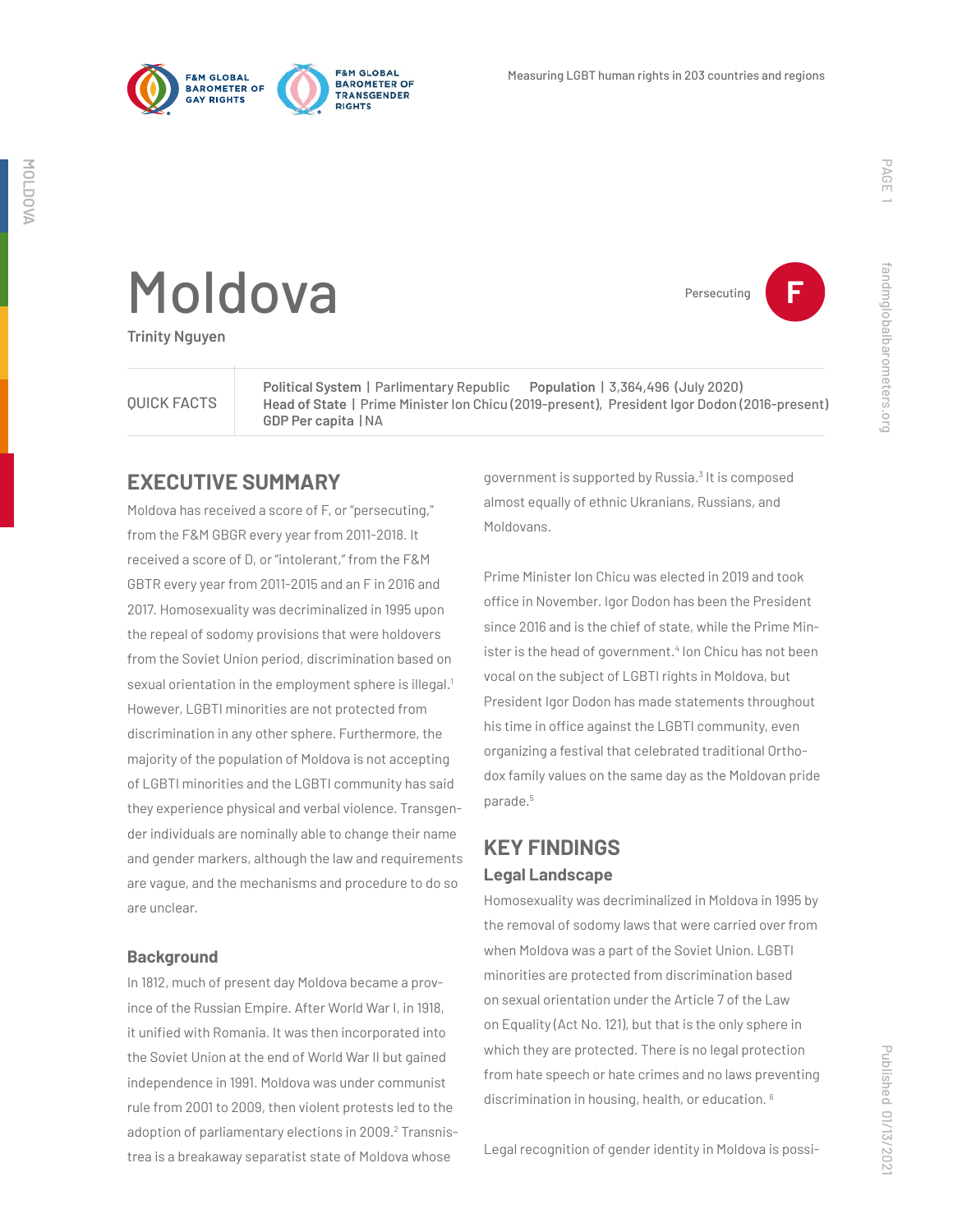

ble, but the law is vague. Under Law No.100-VX, on Civil Status Act, Article 66 (adopted 2001), name and gender marker change are possible with an official medical certificate confirming the applicant's "change of sex." However, the mechanism for obtaining that certificate is unclear, and it may also be possible for an applicant to change their name and gender marker with a diagnosis of "transsexuality." The procedure to change one's name and gender marker is thus unclear as it is not enumerated in the law but operates as a vague administrative procedure.7,8

#### **Political Landscape**

The Moldovan government enacted an anti-gay propaganda law in 2013 but quickly repealed it to strengthen its attempt to join the European Union. Two similar laws were tabled in 2016 and 2017 and remain under legislative consideration.<sup>9</sup>

Igor Dodon, who has served as Moldova's president since 2016, has expressed anti-gay sentiments on numerous occasions during his time in office. Ahead of the pride march in 2017, Dodon said of LGBTI minorities, "They cannot and will not be accepted by me personally, neither by the entire society." He proceeded to organize a festival to celebrate traditional Orthodox family values, which he believed were under attack by the LGBTI community.10 Moldova's Prime Minister Ion Chicu has made no significant comments directed towards LGBTI minorities in his time in office as of November 2019.

#### **Socio-Economic Landscape**

The majority of the population in Moldova does not accept the LGBTI community. In the most recent survey available, conducted in 2015 by the United Nations, 18% of the population said they were willing to accept LGBT people as citizens, 80% think LGBT people should not be allowed to organise public events or appear in the media, and 57% think homosexuality should be punished in some way, with 32% of those thinking it should be

punished by prison. Furthermore, the Williams Institute's Global Acceptance Index found that acceptance of LGBTI minorities in Moldova has been declining. The average score every 4 years declined from a 4.1 to a 2.7 from 2000 to 2017.11

#### **Societal Discrimination**

Moldova held its "I am OK" pride march again this year, and in opposition to the pride march, religiously motivated Moldovans held a "Stop the Propagation of Homosexuality" demonstration with the slogan "It's not OK to be Gay."12 President Igor Dodon held the "Family Festival" again, also in opposition to the pride march.

There has been a lot of hate directed at the NGO Genderdoc-M, which is the most prominent NGO doing work for the LGBTI community in Moldova. Human rights lawyer Doina Ioana Străisteanu has reported harassment and threats she believes to be connected to her work with the organization.<sup>13</sup>

PAGE 2

fandmglobalbarometers.org

fandmglobalbarometers.org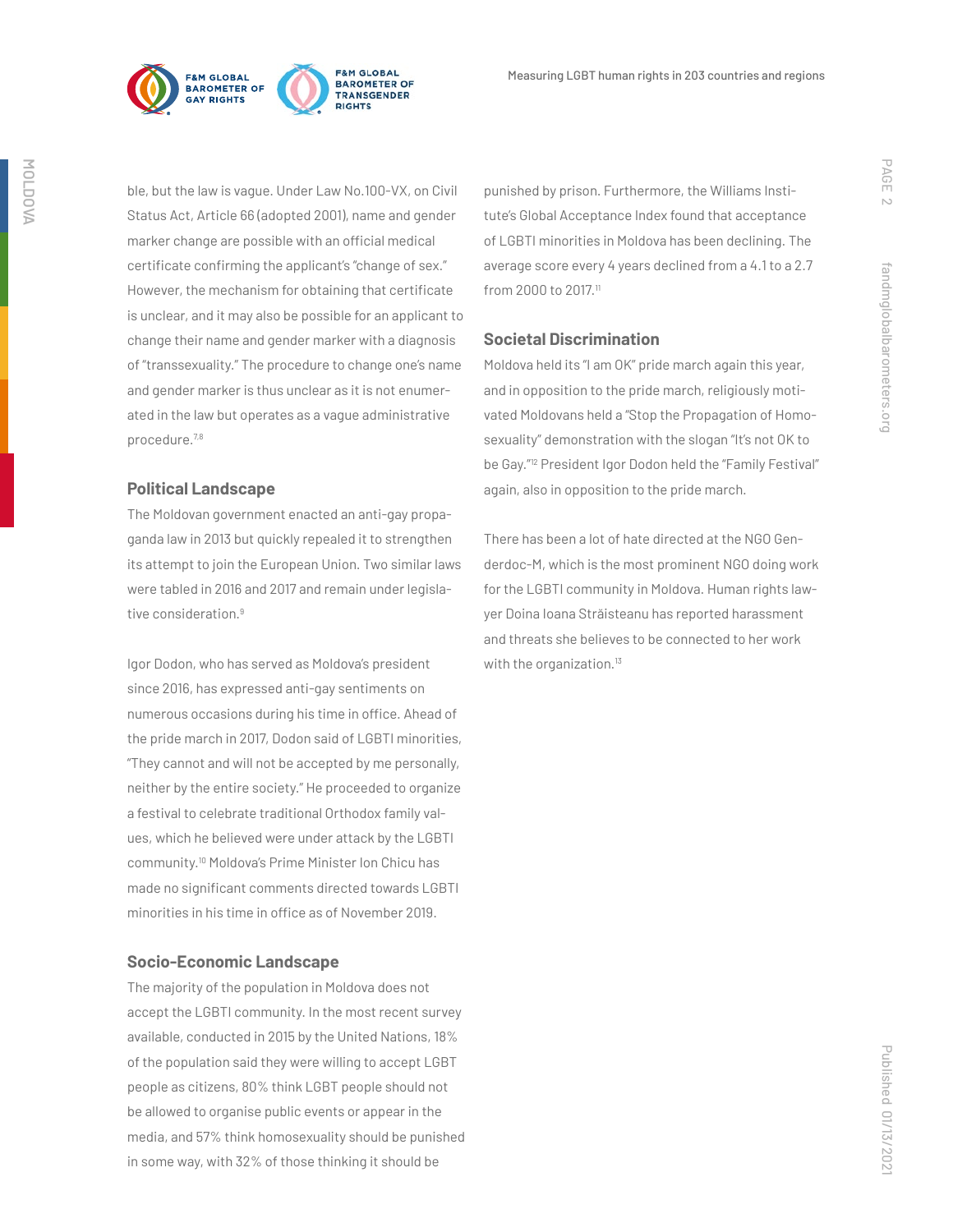

#### **ANALYSIS**

It is unlikely that Moldova's score on the F&M GBGR will change in the next year as it has consistently been an F, or "persecuting" from 2011-2018. Moldova. This score is low when compared to Central/Eastern Europe/ Eurasia's regional score in 2017, which was a D in 2017 (up from an F from 2011-2016). This disparity is likely because while Moldova removed its sodomy laws in 1995 and legally prohibits discrimination based on sexual orientation in the employment sphere, there are high levels of discrimination and violence towards LGBTI minorities in other spheres. Additionally, political leaders have been publicly homophobic, which allows for continuing homophibic sentiments in the country.

Moldova received a D on the F&M GBTR for the years 2011-2015 and an F for 2016 and 2017. This change in score was due to reports of violence against gender minorities. Central/Eastern Europe/Eurasia received an F on the F&M GBTR from 2011-2017, so Moldova's score was high for the region from 2011-2015, and it was on par with the rest of the region in 2016 and 2017.